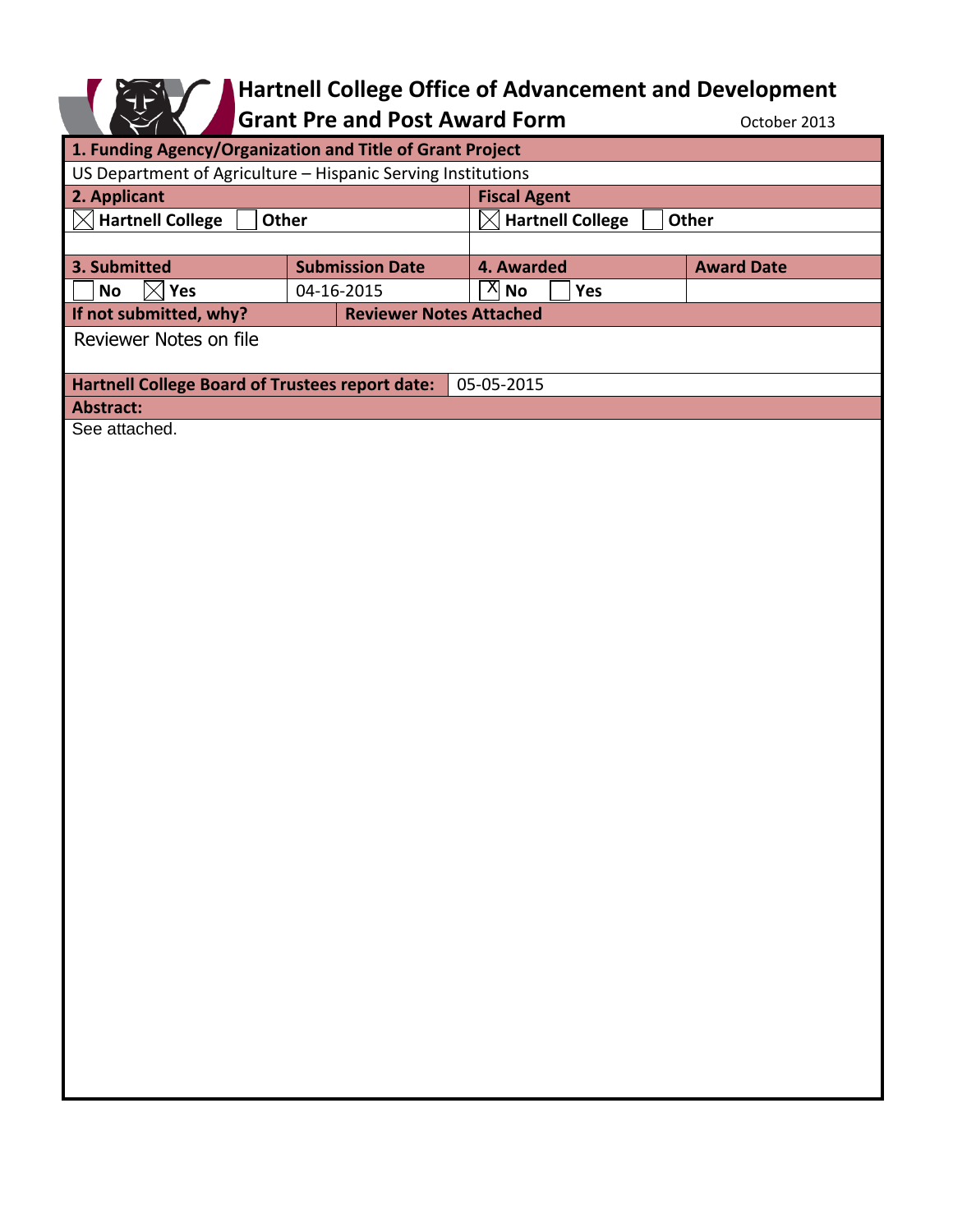## **PROJECT SUMMARY/ABSTRACT**

- **Project Title**: Hartnell College Agricultural Sciences Underrepresented Student Pipeline HSI Project
- **Project Code: NJ**
- **Project Director:** Dr. Zahi K. Atallah, Dean, Advanced Technology, Hartnell College
- **Degree Level:** Associate of Science
- **Priority Need Areas:** 1. Agricultural and Natural Resources Science for Climate Variability and Change; 2. Food Security and Hunger; 3. Food Safety; and 4. Water for Agriculture
- **Educational Strategies**: Faculty Preparation and Enhancement for Teaching; Student Experiential Learning; Student Recruitment and Retention.
- **Primary Discipline/Subject Matter:** Plant Health and Production and Plant Products Plant systems; Food Safety, Nutrition, and Health – Nutrition, food safety, quality, and health; and Renewable Energy, Natural Resources, and Environment – Natural resources, environment.
- **Partners:** N.A.
- **Total Funds Requested:** \$250,000
- **Summary Text - (250 word): Purpose**. Hartnell College's Agricultural Sciences Underrepresented Student Pipeline HSI Project centers on an alarming decline in agricultural sciences enrollments by low income, underrepresented students from regional high schools. Since Fall, 2011 through Fall, 2014, overall enrollment in agriculture courses and majors has increased 54 percent at Hartnell. However, during that same time period Latino enrollment in agriculture majors/courses at Hartnell has declined by 39 percent. **Audience**. The project will help a large population of underrepresented Hispanic students access high wage, career track training in agriculture. And, it will help the regional \$4.4 billion agriculture industry meet a need for qualified high skill workers to advance sustainability and competitiveness. When implemented, the project will deliver training to 75-100 K-12 counselors and teachers; outreach and instruction to 500 or more middle and high school **students**; and result in 100 new agricultural science majors at Hartnell. **Products** will include: classroom and lab instructional materials for at least six agricultural science modules; a program web site; research intern program model; outreach/recruitment materials; teacher training materials; student enrollment, retention, persistence, and outcomes data. **Outcomes/Impacts** will include enrollment of at least 100 new underrepresented students per year in agricultural